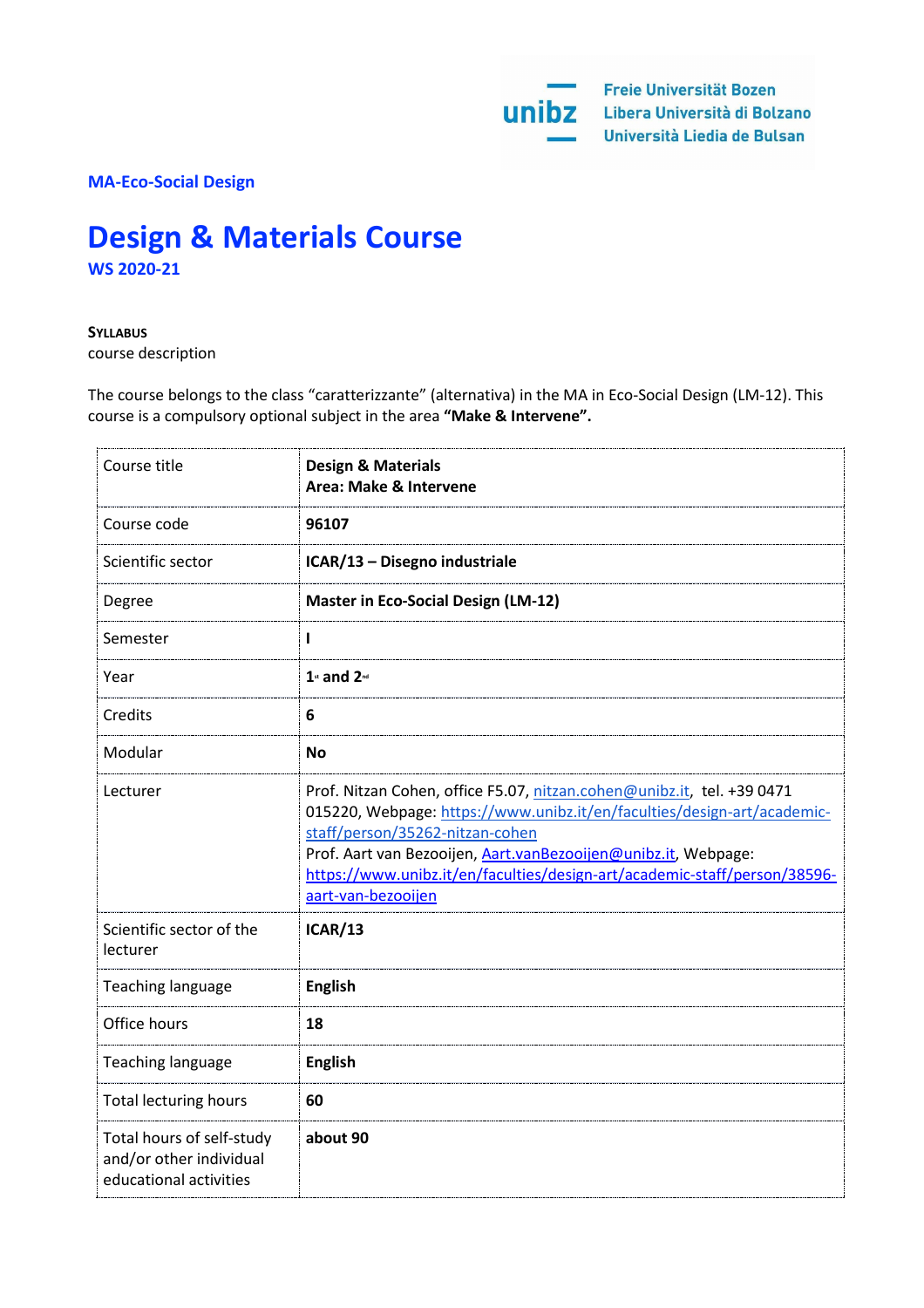| Attendance    | highly recommended |
|---------------|--------------------|
| Prerequisites |                    |
| Course page   |                    |

## **Course description**

The course will support the development of practical skills and knowledge, aiming to build up a base of knowledge and understanding concerning the world of materials in general as well as taking a closer look towards specific materials and production techniques in the context of design. In parallel, the course encourages the development a critical attitude towards the use and selection of materials within the industrial and bio-based economies.

Understanding materials requires personal engagement with matter. Due to the transformable character of materials we cannot rely on general understanding or indirect knowledge. *"Plastics can be as clear as glass, as sharp-edged as stone, and as metallic as aluminum. Aluminum can look like quicksilver, wood can look like plastic" (Paola Antonelli, Mutant Materials in Contemporary Design, 1995).* Therefore the course focuses on the creation and adaptation of materials and material qualities exploring the mutable character and formability of matter.

Just like the shape of a product, materiality can be designed. To go beyond surface and finishing, this course involves the creation of so-called do-it-yourself materials (working with ingredients and recipes) and the adaptation (changing the material properties) of existing materials in order to understand their (mutable) character. This hands-on approach of working with materials will support our sensorial skills to better understand, create and select appropriate materials for future design projects.

The industrial processing of materials (involving extraction, production, distribution, consumption, disposal and/or recycling) will be reviewed in the context of bio-based cycles where composting often closes the cycle. The course includes an outlook to emerging materials and processes (such as bio-fabrication) where growing processes are part of its creation.

We are encouraging any form of collaboration, relations and synergies with other fields and courses as well as the yearly theme ('Care') the course program is adaptive and foresees a possible support in developing the material aspects of the student's main project.

#### **Course Structure:**

- **Input lectures** : Focusing on diverse **topics** and specific **materials** for discussion.
	- **Topics**:"Material activism / Introduction to DIY Materials" "Recycling materials / Urban mining" – "Bio-based materials / Back to nature?" – "Bio-fabrication / Growing as Making"
- **Guest lectures**: Diverse guest speakers will give us a better insight in the business practices of materials. First, from the perspective of young creatives starting their own material-driven design studio. Second, with entrepreneurial input from a materials manufacturing company. Finally, we learn more from material experts about the role and importance of documenting and sharing materials in so called "Material Libraries".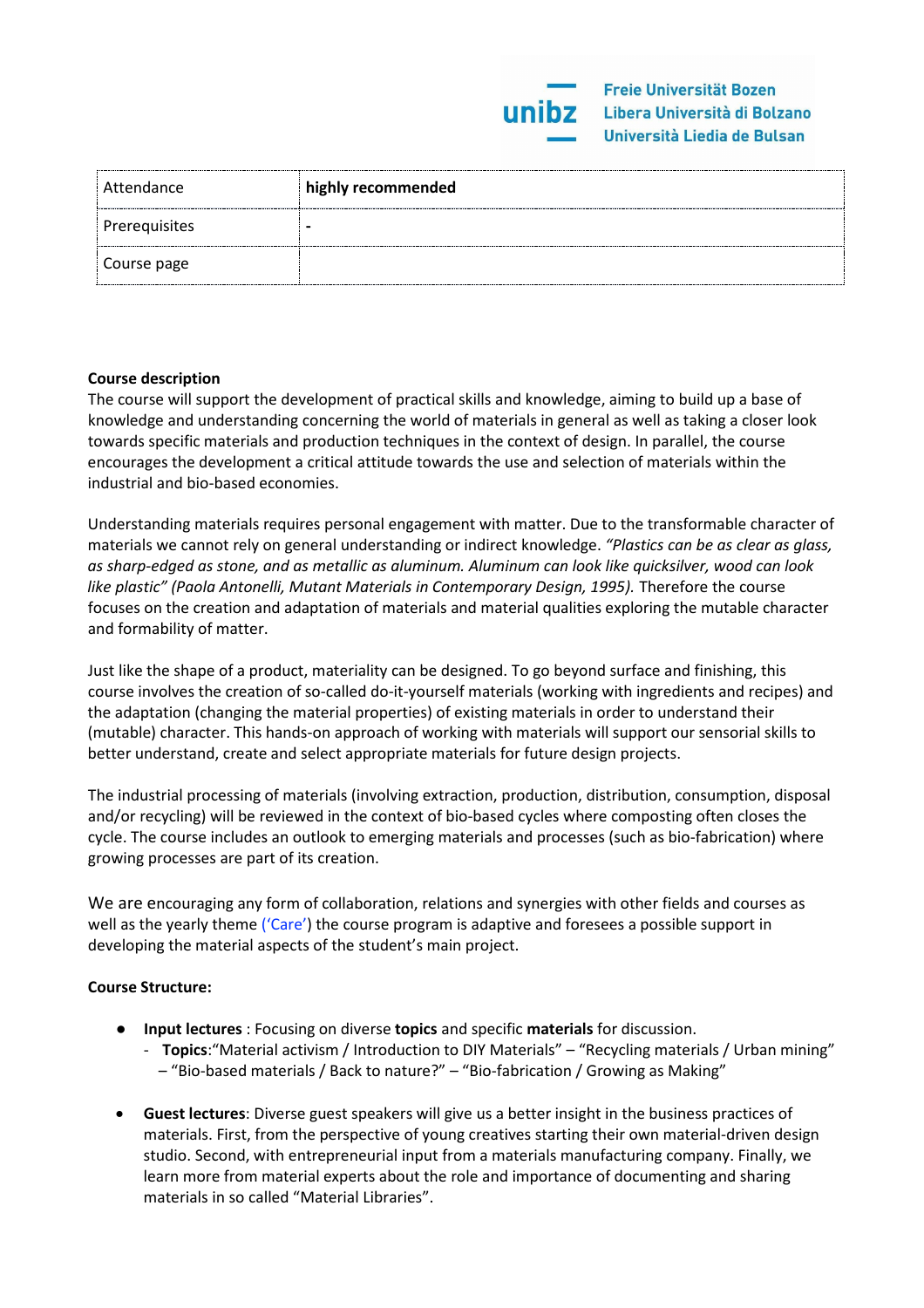

- **Material tinkering**: DIY-Materials are materials created through self-production, often by techniques and processes of the designer's own invention, as a result of a process of tinkering with materials. We will here make first experiences with this kind of work and investigate / tinker one or more recycled and growing materials. Including the further development of (raw) materials through processes involving shaping, colouring and surface treatments.
- **Virtual Excursions:** We will be (virtually) visiting materials-related events and exhibitions such as this year's Dutch Design Week (from 17–25 October in the Netherlands). Through live-streams and virtual exhibitions we will take a closer look at the role(s) of industrial and biological materials in design. Small summaries of the virtual visits are part of the final documentation.
- **Skill sharing:** This course is not only about learning from the lecturers and guests. We also put high value on the dialogue between the participants and will support this process of skill sharing. The content and format of the courses will be fine-tuned according the dialogues, collaborations and dynamics of you as a group.
- **Learning by doing:** The approach of this semester project is very much on "Learning by Doing", also for its lecturers. The hybrid (analog/digital) course structure should bring together the best of digital formats (online collaboration, remote lecturing) and analog practice (home studio, hands-on exploration). Parts of the course should be seen as an experimental teaching formats and will adapt according to your needs.
- Materials and methods: Unlike designing a final product the course focuses on materials and methods. We provide you with inspiring talks, hands-on exercises, group discussions, creative methods and skill sharing to will give you a strong (materials) foundation for current and future design projects.
- o Project documentation: The course process and exercises should be documented along the course. The personal documentation format will be discussed at the start of the course. This documentation is the main deliverable of the course and will be developed step-by-step along the course (not in the end).
- Material samples: Besides the process documentation results will include material samples to be documented in the unibz material collection. A template will be provided during the course. Documenting and sharing material information will be useful at later stages in your (and others) studies

# **Educational objectives**

# **Students will be able to:**

- collaborate with experts and other designers to develop and implement an integrated project;
- prototype.
- take into account the environmental, social, sustainable and economic impacts occurring within the tension between global and local dimensions.
- develop a personal way of thinking, leading to critical judgements and self-assessments.
- balance inspiration and systematic planning.
- balance more intuitive ways of working with more analytical ones.
- communicate in a convincing way, through a variety of modalities (three-dimensional, written, oral, visual).
- talk with experts about the project.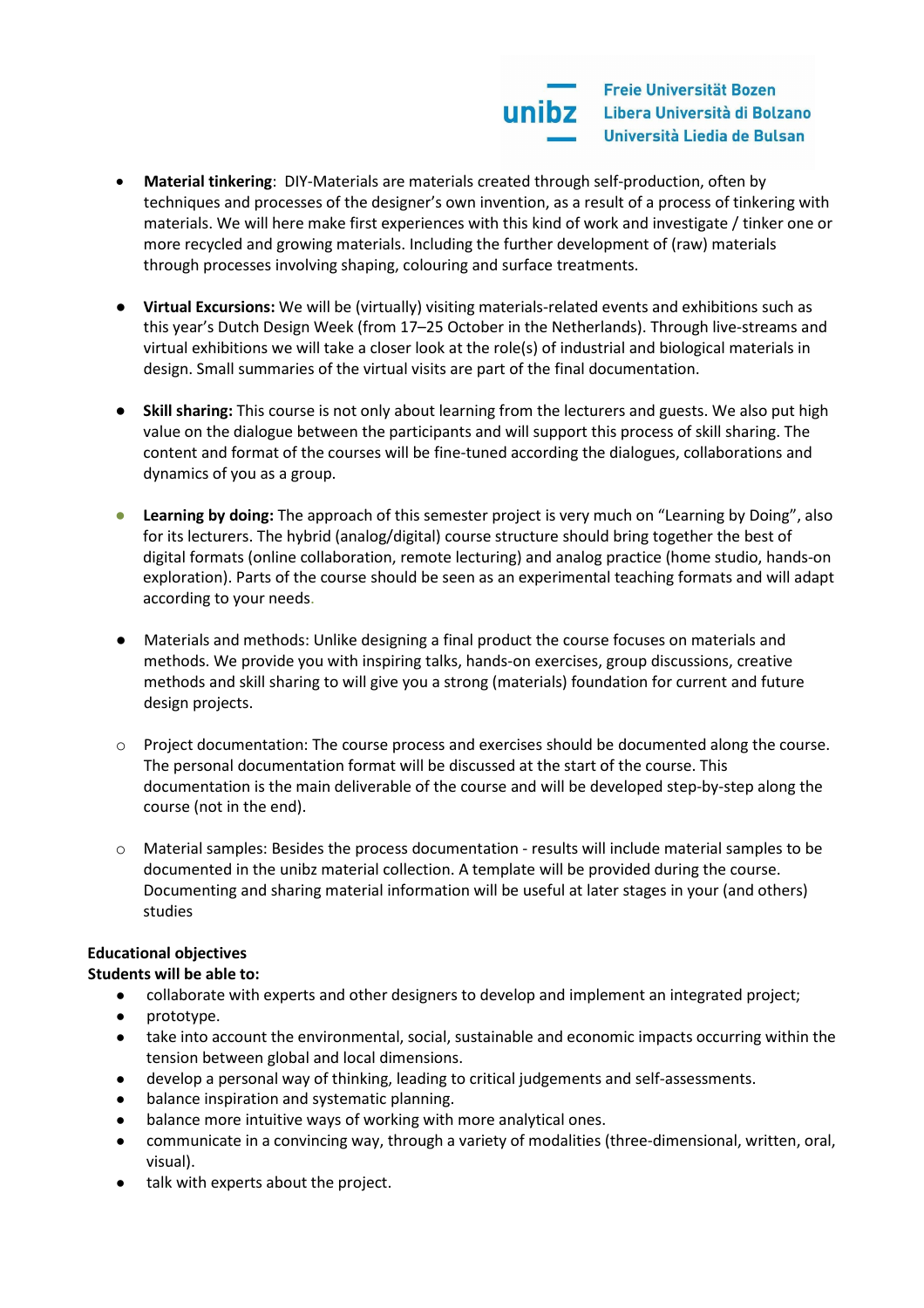

- read experts' articles, studies and reports related to one's own project issues and integrate those analyses with one's own project design.
- take into account the sustainability requirements of the objects; integrate the sustainability. requirements in the project and in one's own design.
- use relevant software and hardware tools and systems productively.
- share skills.
- design and make materials and objects.

#### **Knowledge will be acquired in the following fields:**

- systems, techniques, processes and materials of production, with particular attention to the impacts on the environment and on the society due by the production, distribution and the complete life cycle of an object.
- Experiment with materials and techniques, both traditional and digital, in order to gain a thorough understanding of the process and the object (learning by doing).
- Document the complete process in a professional and continuous way.

#### **List of topics covered**

Do-it-yourself materials, recycling materials, superuse, growing materials, material recipes, circular design, material flows, material classification, material selection, material libraries, product life cycle, material research, environmental and social impacts, industrial production, biological production, growing as making, urban mining, traditional crafts, digital crafts, sustainable futures.

#### **Teaching format**

Input lectures, workshop sessions, brainstorming sessions, mentoring sessions, practical hands-on exercises, material demonstrations, virtual excursions, group presentations and reviews.

#### **Learning outcomes**

#### Knowledge and understanding

Students will acquire knowledge of materials and technologies in relation to Design process, projects and products. They would gain personal experience and understanding as to the complexity and possibilities DIY and growing materials hold and will see them into a more system-based context. Overall the students would build a solid foundation towards the world of materials and their relation to production technologies and final context, strongly relating to the social and environmental aspects.

#### Applying knowledge and understanding

Students will be able to apply acquired knowledge in the current and future development of their own projects.

#### Making judgments

Students will acquire the ability to critically reflect on the appropriation and selection of materials and techniques to meet the goals of future projects. Keeping a hands-on approach, they will be as well asked to review other projects.

#### Communication skills

Students will be able to communicate their designs bringing on point arguments. They will be asked to use specific terminology. They'll be tested in order to understand whether to stand for their projects or renegotiate them.